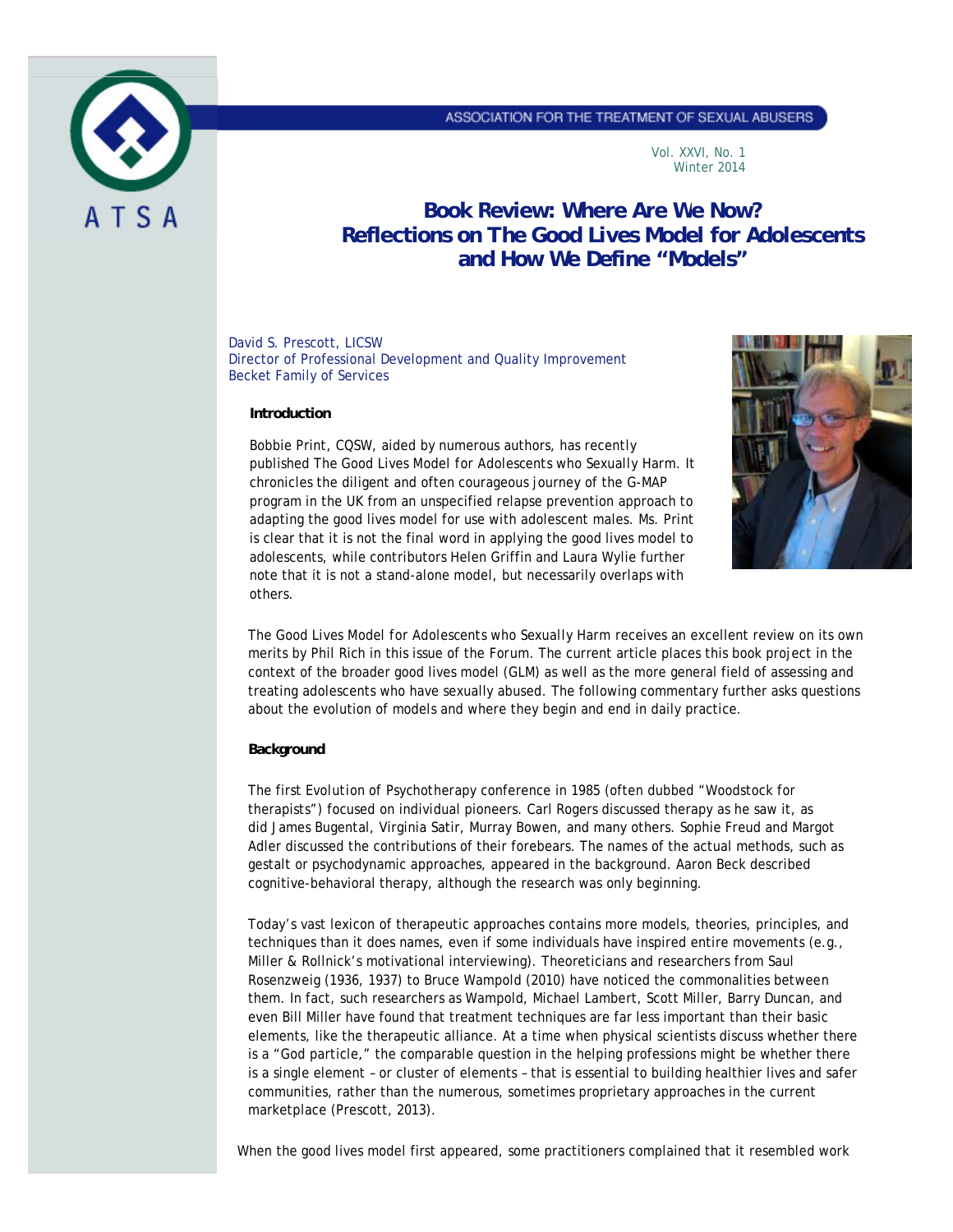they were already trying to do, namely to help their clients build a better life. Others noted that it seemed to rest on an existing foundation, known as "old me/new me", established by Jim Haaven and his colleagues in Oregon. In others words, the GLM appeared to have a lot in common with other forms of good therapeutic practice, which is a valid observation. It is also a fair appraisal of other models and approaches. For example, the most unique characteristic of motivational interviewing is its concept of "change talk." The rest, such as open questions and reflective statements, did not originate with Miller and Rollnick (1991).

In the interest of full disclosure, having contributed to GLM's development and practical application, I admit I am not without some bias. Combining the idea of "approach goals" (objectives to work toward rather than avoid) with common life goals that may be linked to dynamic risk factors (Yates & Prescott, 2011) and taking into account the goals sought at various steps of an offense process have been novel in practice. To some degree, proper implementation of the GLM relies more on subtracting such practices as traditional cycle work than on adding elements like GLM approach goals into an existing mix of practices.

The GLM has evolved considerably during the past decade, and continues to do so. The question remains: In the area of treatment interventions, where precisely does the GLM fit in? Willis, Prescott, and Yates (2013) described it as, "The GLM is a strengths-based rehabilitation theory that augments the risk, need, and responsivity principles of effective correctional intervention through its focus on assisting clients to develop and implement meaningful life plans that are incompatible with future offending." Many treatment models claim to be strengths-based, while others claim to use approach goals, or focus on desired future states that people pursue for their own sake. Combining these with anchored theory about the nature of rehabilitation moves us closer to a genuine model, even as some details are still unclear. (For example, assuming that they do change, how is it that people actually change as a result of the GLM?)

### **The Good Lives Model for Adolescents**

In the introduction of her new book, Bobbie Print (2013, p. 2) notes:

*The purpose of this book is to share our experience of adapting the good lives model for use with the adolescents with whom we work. In our view, the model has proved to be an exciting, positive, and helpful framework that we have enjoyed exploring, experimenting with, and employing.*

With this as its purpose, this book is clearly a success as well as a work in progress. The introductory points are important, as the book is not intended to be the final word or ultimate "how to" guide to the GLM with adolescents. Indeed, one has to admire the authors' humble approach, offering an inside view of their program's evolution. This appears particularly collegial in an era in which some curricula require massive expense, negotiation, and licensing fees in exchange for the privilege of administering them. Like any other worthwhile work-in-progress contribution to the literature, it inspires as many questions as it answers. As an admirer of both Ms. Print's G-MAP program and the GLM (and having recently published a chapter of G-MAP's work with the GLM and other approaches; see Fisher, Morgan, Print, & Leeson, 2012), I offer questions below that may streamline professionals' adaptation of the model for their own needs.

The book discusses the authors' disappointment with approaches that are based on the principles of risk, need, and responsivity (RNR) and that employed some variation of relapse prevention. However, there is no discussion of what these programs actually were. It begs the question of how adherent to the responsivity principle these programs could have been if they were so negative and unhelpful in nature. After all, motivation and engagement are central to the responsivity principle. The principles of risk, need, and responsivity are introduced at least five times throughout the book, but receive little discussion as to how the GLM actually works with and not against them. Indeed, there is a sizeable body of literature on the importance of these principles with youth. Adherence to the RNR will naturally be different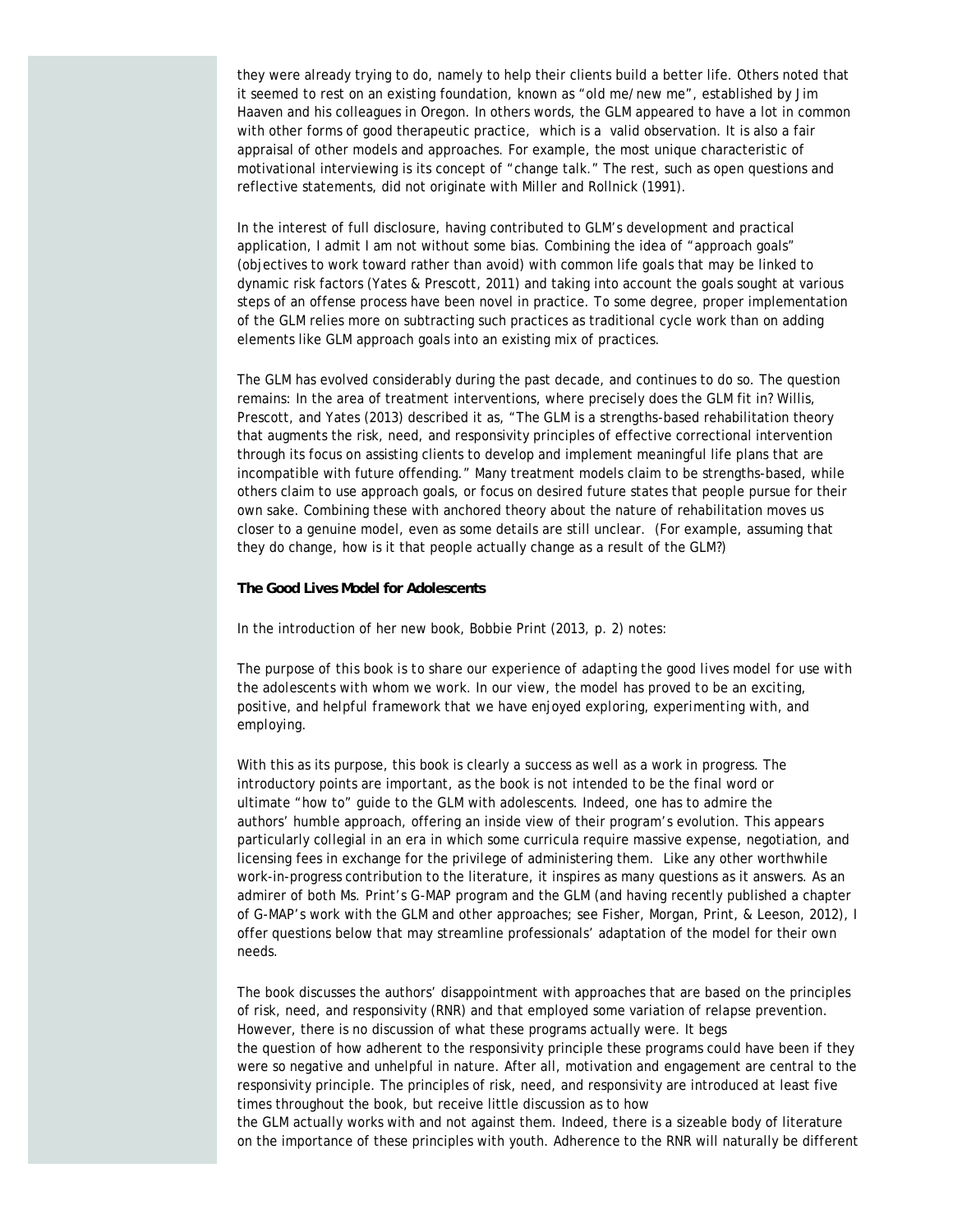in juvenile programs than in adult programs (i.e. juveniles have different risks and risk levels, while criminogenic needs can change dramatically in a few short years, while responsivity considerations are much more likely to involve environmental factors). Practitioners considering the GLM in a way that adheres to the RNR principles will want to think carefully about how their use of GLM can best adhere to these principles.

Further, there is a case example involving an 11-year-old girl (Leanne). Given the many questions about exporting adult models into juvenile programs, the case of Leanne prompts similar questions. Can the good lives model for adolescents be used meaningfully with children?

It is also important to note that the authors approach risk very differently from other programs. From page 87: "The good lives model for adolescents enables 'risk' to be assessed in respect to whether the young people's present circumstances allow them to positively meet their needs that have been, or could be related to further inappropriate behavior." In other words, the authors say that there are many forms of risk in the lives of adolescents, including the risk that the youth might not reach his or her ultimate potential in life. Practitioners will therefore want to beware that the use of the word "risk" in the good lives model for adolescents can vary, and does not map out onto traditional notions of risk assessment and the risk principle of effective interventions. This may lead to interesting questions about treatment dosage, placement, etc.

Towards the end of their discussion of risk assessment, the authors advocate the use of their own measure, the AIM2, which "includes factors that do not necessarily have a strong and direct link to sexual recidivism but are nonetheless considered relevant" (p. 89). While there is no question that comprehensive assessments should consider more than just risk, practitioners should be wary of blending in factors not known to be related to risk into an instrument billed as a risk assessment instrument (p. 88). Further, the authors describes as "alternative" two instruments that actually have a more supportive research base (i.e. the JSOAP-II and ERASOR; see the meta-analysis of these instruments by Viljoen, Beneteau, & Mordell, 2012). This triggers a broader question: At what point does one abandon the use of

a more established measure in order to adhere to a larger model or theory that may have more appeal and less evidence behind it? Practitioners should consider their response carefully.

The broader GLM views people who sexually abuse, like all other human beings, as goal- directed and seeking certain experiences, outcomes, and states of being in their daily lives (Yates, Prescott, & Ward, 2010, p. 38). Historically, these have been called "primary goods." In response to the concerns of front-line professionals, Yates and Prescott (2011) suggested that practitioners can think of these as "common life goals". This change did not occur without considerable discussion within the GLM community. After all, the word "goal" can have many meanings beyond the concept of "goods" described above; hence the term "common life goals" (and its accompanying descriptors).

In the good lives model for adolescents, Print's team of authors has replaced the concept of goods/goals with "primary needs". Some practitioners will note that this use of "need" is at considerable variance with other uses, such as "treatment needs", "the need principle", etc. This raises several questions: Many people confuse wanting something with needing it. Does the good lives model for adolescents in its current state truly account for this

difference? Can we truly say that needs are the same as goals? Beyond that, whose needs are they anyway? Although the authors emphasize that these primary needs should be defined from the client's perspective, there is considerable discussion about how adults can assess these needs on behalf of the young person. In fact, there is no discussion of how adults can best uphold the viewpoint of the adolescent. If the GLM has thus far emphasized the shared understanding of a good life plan between the client and their therapist, much of the good lives model for adolescents appears vulnerable to adults assigning these "primary needs" to the youth in their care rather than developing them through a shared conversation and mutually developed goals. To be clear, adolescents are more dependent on the adults in

their life than adults are on each other, and adult treatment providers are often functioning *in loco parentis* with adolescents. As it stands, there are questions as to how "primary" the primary needs are to the adolescent when they are developed primarily through adult assessments. This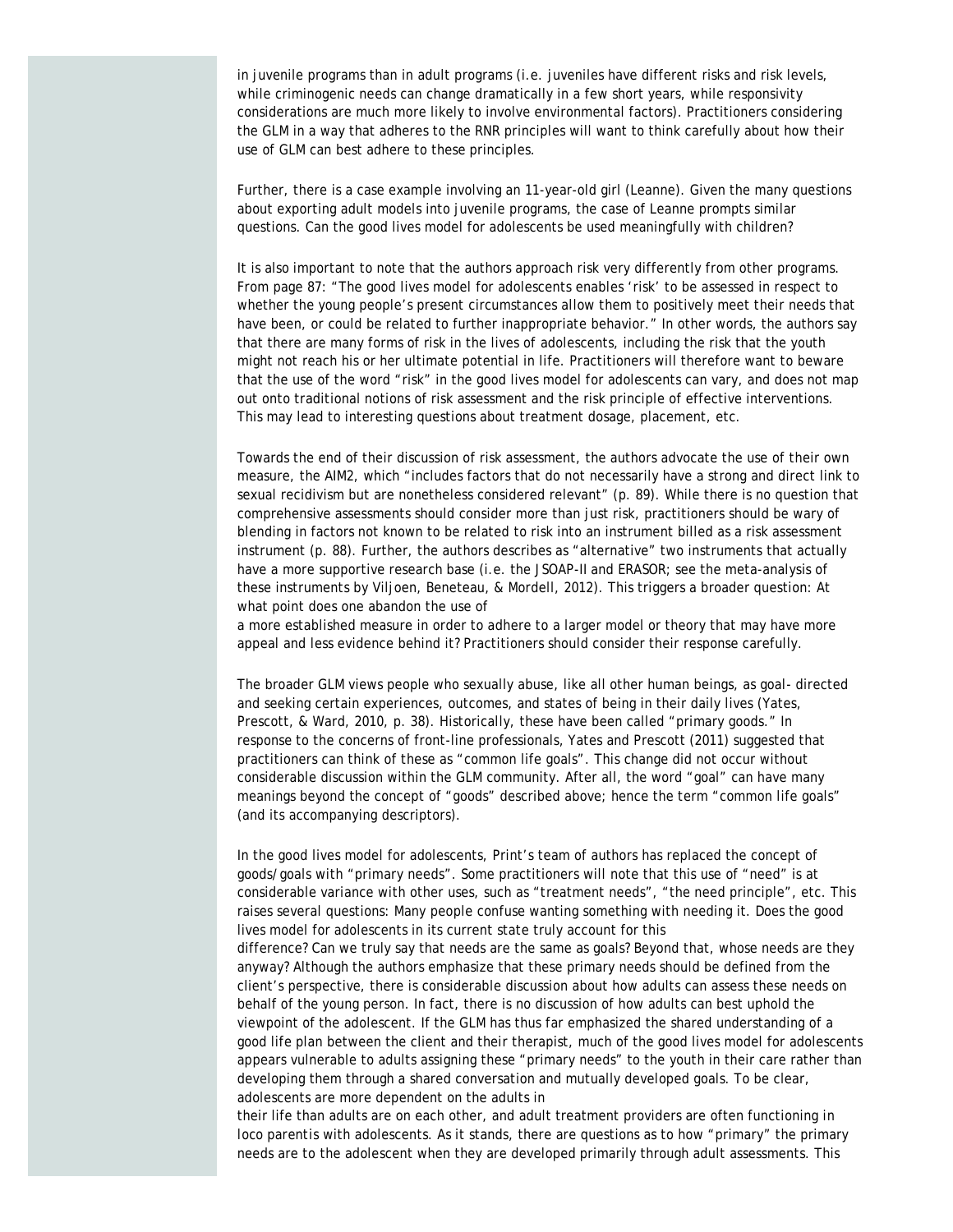further raises questions as to where the dividing line is between fidelity to the model and fidelity to the individual client. Given the importance of self-direction to the broader GLM, perhaps there should be greater discussion about the subtle imposition of adult values onto adolescents in treatment.

Ultimately, the GLM (like motivational interviewing and other approaches) is something done*with* and *for* clients, not *to* and *on* them. When treatment programs also stand in the place of parents, what are all the subtle ways that they might compromise the emerging self-determination of their clients? Many programs rightly answer these questions on a case- bycase basis. For the purposes of developing models, however, one wonders where the boundaries are. How much collaboration and self-determination can professionals sacrifice before a model is no longer considered collaborative or strengths-based? Of course, the best answer may be to ask the clients themselves (Prescott & Miller, in press). As a work in progress and memoir of an agency's evolution, Print's book does not attempt to answer these questions; perhaps that can be part of the model's next steps. In order for professionals to best understand and advance the model, the above questions will doubtless require further discussion.

As examples of where the bounds of fidelity to model versus fidelity to client may clash, consider the following: The good lives model for adolescents book contains a fascinating discussion about the idea of physical and emotional safety as a primary need. Anyone who has ever raised or worked with teens recognizes their ongoing need for safety. However, for a variety of reasons, the authors elected not to list safety as a primary need. What would happen with an adolescent entering a program, as some have, saying "my number one priority is figuring out how I can best keep myself safe." Would the treatment providers then work with the young person to establish a different set of priorities, arguing that, as a concept safety, overlaps with many other primary needs? Likewise, the primary need called "sexual health" seems almost exclusively designed by adults. On its own, "sexual health" does not sound like a need that most youth would endorse, although many of its components (e.g., sexual pleasure) would likely have some appeal. Within my own career, I have never heard an adolescent in treatment say "I want more sexual health."

In fairness, Glaser (2011) offered a similar criticism of the adult GLM. He used as an example a client who stated at the start of treatment that his goal was to avoid offending in the future. Would that client be forced to re-establish the goal in an approach-based format? The available resources make it clear that the answer is no. However, these kinds of questions still require sorting out with a population for whom self-determinism is still emerging.

The book notes the importance of family involvement, trauma-sensitive treatment, and motivation, even as there is very little discussion about specific methods for treatment. Many programs and approaches already emphasize trauma, family involvement, and motivation; these areas fill entire conferences and book volumes. How is the good lives model for adolescents new or different in these respects? The lack of description as to how to put this into actual practice highlights the work yet to be done, and the fundamental questions that remain in determining when treatment is and isn't GLM. After all, many helpful discussions are not motivational interviewing, just as many discussions about thoughts and behavior are not cognitive-behavioral therapy.

Likewise, the book is quite clear that it is based on Haaven's old me/new me model, although it is here called "old life/new life" (p. 83). This further raises questions about model definition. If one approach completely subsumes an older one, can it claim to be its own model, or is it an extension of the older one?

It may be worth further exploration into integrating the good lives model for adolescents with additional models relating to the processes that result in sexual abuse. For example, in adult assessment and treatment, the GLM is fully integrated with the self-regulation model (SRM; Yates, Prescott, & Ward, 2010). In this way, exploring what the client's goals were at each step can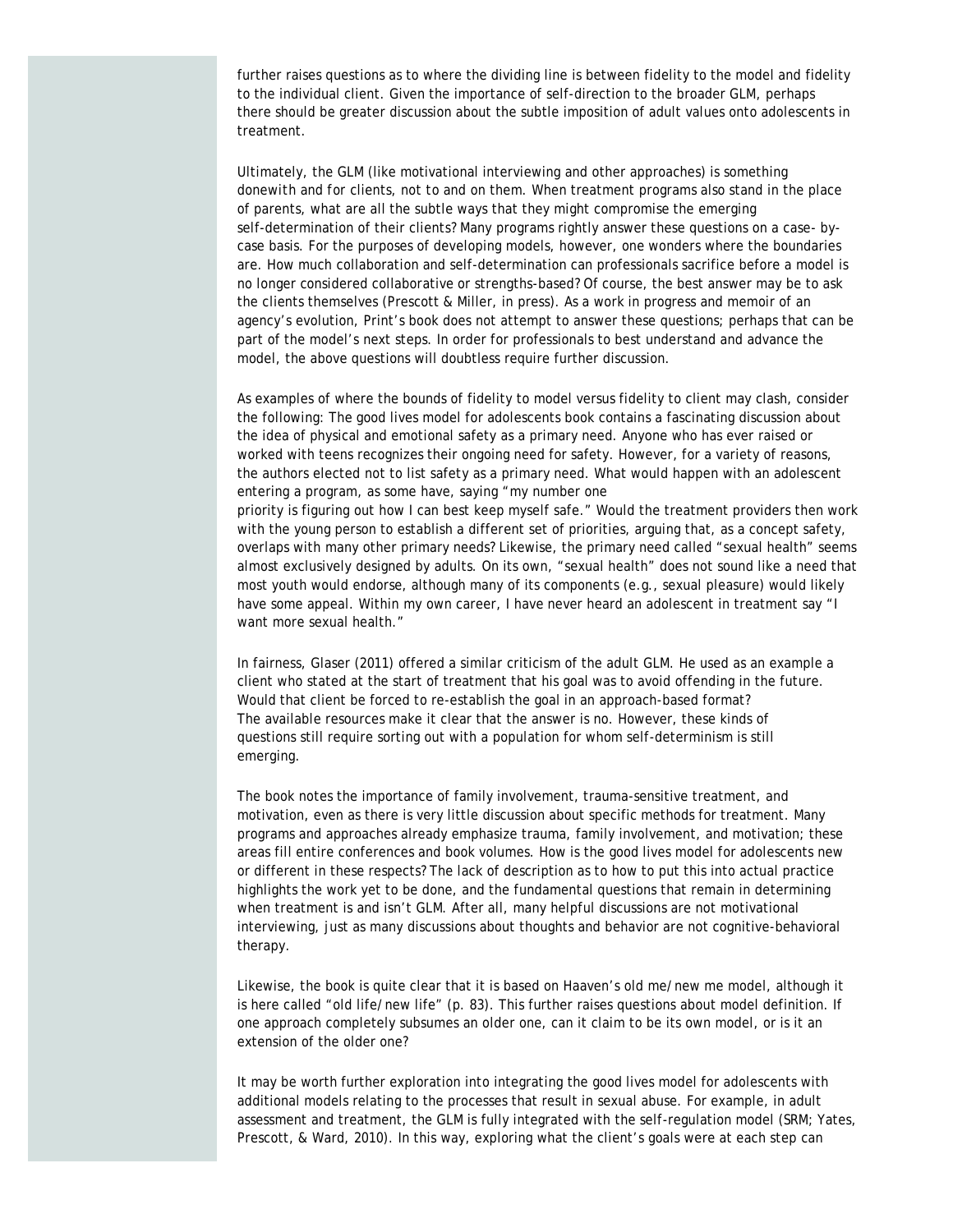inform an understanding of how best to formulate a good life plan. No such linkage appears in the good lives model for adolescents, and the authors are understandably wary of applying the adult SRM to adolescents. There are legitimate questions about how much adolescents can recall or understand the chains of events that lead to abuse, particularly when they have experienced severe and/or complex trauma. However, the absence of detail in understanding the abuse process leads to potentially vague case conceptualizations. For example, in one case example a 15-year-old young man named "Joe" anally rapes his 11-year-old brother several times over the course of seven months. In the final case conceptualization on p. 100, the authors conclude that the "primary needs" met through his offending are emotional health, having people in his life, and a sense of achievement. Given the persistence of this behavior over time, one might wonder what other goals were met by this behavior, such as a sense of gratification, pleasure, and empowerment. Given that this form of sexual assault can cause considerable distress to the victim, this could be a significant concern. Although it is praiseworthy that the good lives model for adolescents lends itself to establishing approach goals, it might be more effective if there was a greater opportunity to unpack the decision process that led to Joe initiating and then repeating this behavior over several months.

On a broader level, however, practitioners will want to consider very strongly how they understand the positive "needs" underlying sometimes vicious behavior without also fully accounting for less desirable motivations behind a sex crime. If all one focuses on are the

positives, it can be easy to miss the negatives. Clearly, the harsher and more confrontational approaches of the past were appropriate neither for adults nor adolescents. Still, practitioners will want to take care that they don't allow the pendulum to swing too far in the other direction and forget to account for the whole person they are assessing and treating. Hopefully, future authors will discuss how practitioners can help adolescents

accept and acknowledge their actions in a GLM-adherent way.

Another area where practitioners will want to exercise caution is in the treatment planning process. In this adaptation of the GLM, the "primary needs" are listed together in case illustrations (e.g., on page 151) with a suite of interventions to address them. Frankly, the list of interventions may appear to many practitioners as something they have been doing in their programs without this adaptation of the GLM. For example, Joe's treatment interventions for the "needs" listed above includes trauma work, a focus on attachment and relationships, "understanding and managing harmful sexual behavior," and "problem solving". Because there is no apparent linkage demonstrating how each intervention addresses each need, the result is less clear than many practitioners will like or understand. In the end, there is a real question of what makes this array of interventions GLM-adherent and not simply a variation on what practitioners and researchers have been urging all along in literature (including works by Phil Rich, Gail Ryan, Rob Longo, and their colleagues) and conferences (ATSA, NAPN, NOTA, MASOC) during the past twenty years. It is reasonable to suspect that diligent efforts to tie these interventions to specific good-life approach goals that are, in turn, tied to dynamic risk factors will make this a more conceptually clear adaptation. As a work in progress, however, the book provides an interesting start in this direction.

A final area for practitioners to consider is the role of "flaws". In the original GLM, flaws (such as means, scope, capacity, and conflict; see Willis, Prescott, & Yates, 2013 for a review) in good life plans are viewed as contributing to sexual offending. In the current adaptation, "means" refers to the methods by which people attempt to satisfy their primary needs. Flaws are considered to be "obstacles" and are classified as internal or external impediments. According to the book, between an adolescent's old life and their new life is something described as a "muddle roundabout." The idea is that adolescents get caught in a circular muddle of internal and external obstacles to achieving a better life. Pages 82 and 83 contain diagrams to illustrate this circular process, in which adolescents either go on to their new life or back to their old life. Absent from the equation is that they might go in any number of other directions, for better or worse. An implicit assumption is that adolescents are somehow specialists who will return to old behavior if they are not working to build a better life for themselves. Research cited elsewhere in the book demonstrates that this isn't the case, and that adolescents may progress to many other kinds of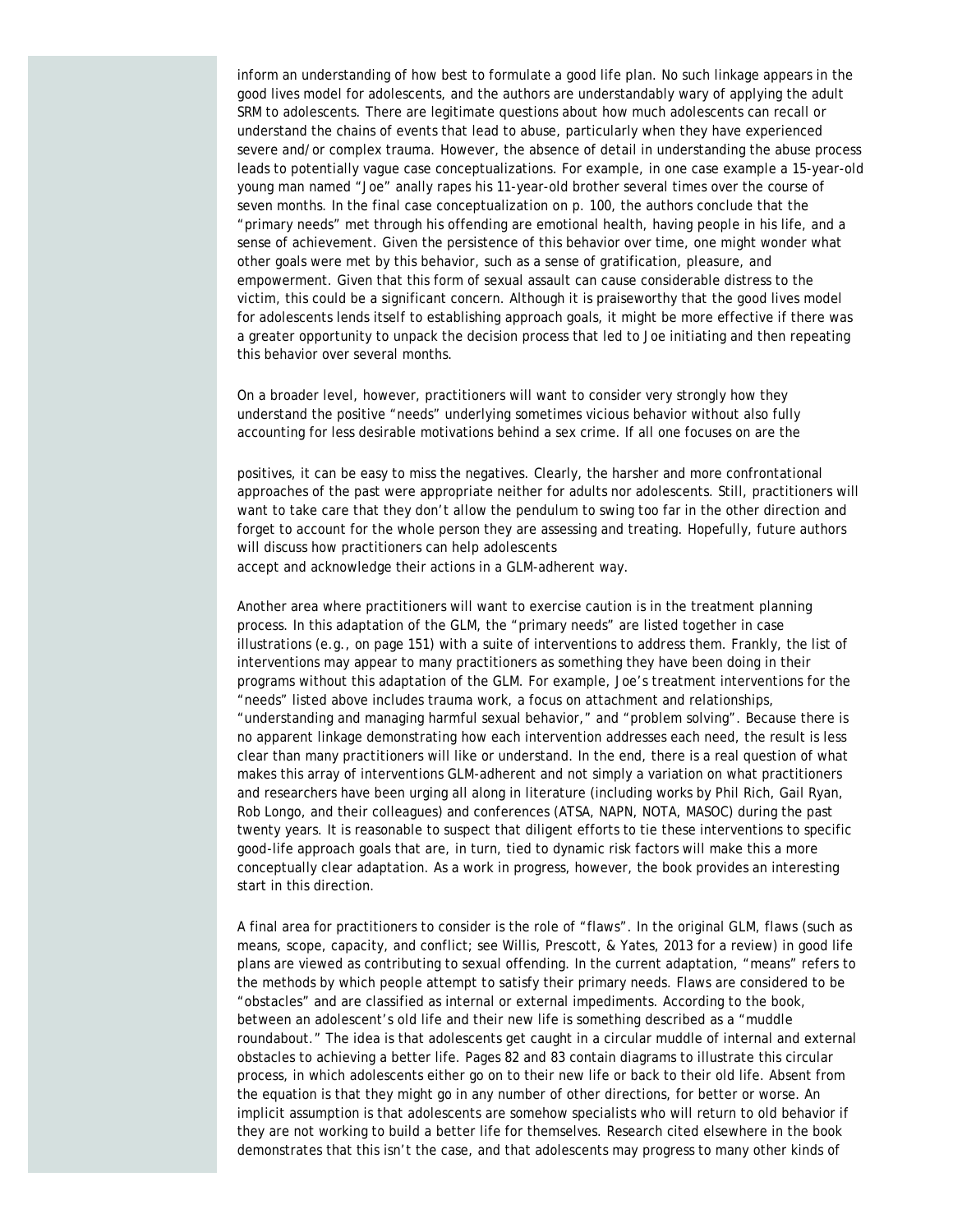crimes or desist entirely on their own.

Likewise, figure 5.3 on page 82 shows a repeating cycle of harmful sexual behavior that many will understand to persist inevitably without intervention, via "maintenance/reinforcement." This, too, may not be the case, as research has shown; even without intervention the majority of youth who sexually abused are not known to re-offend. The book actually acknowledges this point elsewhere, and therefore it is puzzling that desistance does not appear in the diagrams. The sum total of these figures and descriptions is imagery that looks strikingly like the various assault cycles so common in latter-day relapse prevention programs, and from which the GLM originally tried to distance itself. If the "muddle roundabout" is a circular process of problems meeting needs, it is unclear how this is not also a variation on the more traditional programming for youth. Have we almost literally come close to re-inventing the wheel? How do we define the good lives model for adolescents, and how do we prevent the appearance of claiming other good interventions in the name of the GLM?

To place this further into context, Lucinda Rasmussen began describing multiple outcomes among young people with sexual behavior problems as early as 1989. These involve self- victimization, abuse, and recovery (Rasmussen, 1989). This was, in part, a response to assault cycles that seemed to regard sexual re-offense as an inevitable result of a series of events. She further developed this into an integrated model called the "trauma outcome process", noting that young people who abuse often have horrific backgrounds as well as internal and external obstacles to change (Rasmussen, 1999). Joann Schladale has further developed this model into practical applications and workbooks (Schladale, 2002, 2010). These and other authors have emphasized in diagrams and metaphors as well as their writings that there are many possible outcomes among adolescents who sexually abuse, and that our imagery should take care not to imply that cycles necessarily repeat themselves, as the imagery in the current book does. Schladale (2010), for example, uses the image of a

tree with many branches, each representing possible outcomes. This seems more in line with the original GLM/SRM, which describes many possible pathways to offense.

Nevertheless, without the current report on the thoughtful journey of G-MAP, these questions would not present themselves. The authors have been courageous and diligent in outlining the intensive level of internal discussions that have taken place to adapt a model that has been helpful elsewhere. As contributors Helen Griffin and Laura Wylie state, "(The GLM) does not constitute a stand-alone model, but is reliant on the use of other theories and approaches to realize its effectiveness and to operationalize the intervention process" (p.

51). This opens the door to further clarifying and refining the GLM for adolescents.

#### **References**

Fisher, D. Morgan, J., Print, B., & Leeson, S. (2010). Working with juveniles with sexually abusive behaviour in the UK: The G-Map approach. In R.E. Longo, D.S. Prescott, J. Bergman, & K. Creeden (Eds.), *Current perspectives and applications in neurobiology: Working with young persons who are victims and perpetrators of sexual abuse* (pp. 185-198). Holyoke, MA: NEARI Press.

Glaser, B. (2011). Paternalism and the good lives model of sex offender rehabilitation.*Sexual Abuse: A Journal of Research and Treatment, 23,* 329-345.

Haaven, J.L., Little, R., & Petre-Miller, D. (1990). *Treating intellectually disabled sex offenders: A model residential program.* Orwell, VT: Safer Society.

Miller, W.R. & Rollnick, S. (1991). *Motivational interviewing: Preparing people to change addictive behaviors.* New York: Guilford.

Prescott, D.S. (2013). The Rashomon dilemma: Perspectives on and dilemmas in evidence- based practice. *International Journal of Behavioral Consultation and Therapy, 8*: "Current Approaches and Perspectives in the Treatment of Adult and Juvenile Sexual